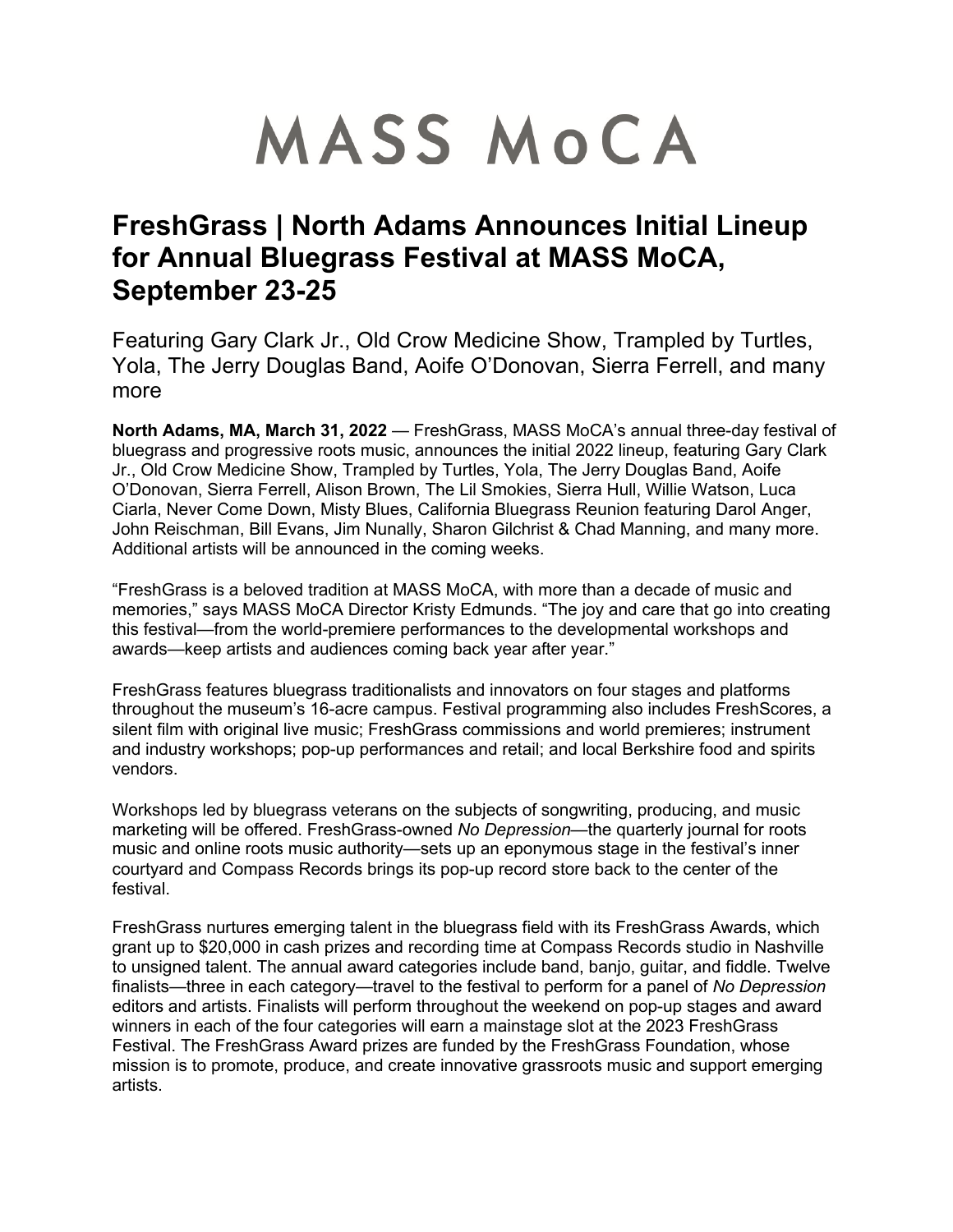"We are thrilled with this year's lineup," says producer and FreshGrass Foundation Director Chris Wadsworth. "It includes major artists who've never been here before, some old favorites, and plenty of Freshgrass surprises. This year's commissions are sure to break boundaries for us as well."

FreshGrass 2022 is sponsored by No Depression, Folk Alley, The Porches Inn at MASS MoCA, Compass Records, the American Roots Music Program at Berklee College of Music, Circle Strings, EASTMAN, Deering Banjo Company, Girardi Distributors, Berkshire Gas, Guido's Fresh Marketplace, and AccessPlus Communications.

#### **Tickets**

3-Day tickets are now on sale for adults (\$129), students (\$99), and children 7-16 (\$49). Admission is free for children 6 and under. All festival tickets include admission to MASS MoCA's galleries. MASS MoCA members receive a 10% discount on ticket prices, excluding VIP FreshPass tickets.

VIP FreshPass tickets are now on sale for \$500 and include: preferred seating or standing sections at the main stages, access to the FreshPass Lounge (free beer and snacks, phone charging, and a selection of festival merchandise), meet-and-greet opportunities with FreshGrass artists, and an exclusive curator-led tour of the MASS MoCA galleries.

Ticket prices are subject to change. FreshGrass is held rain or shine.

#### **Camping**

FreshGround is a tent-camping field within easy walking distance (.7 miles; 12 minutes) of the festival, convenient to downtown merchants, bars, and restaurants. A shuttle bus runs continuously to the festival from the campsite. On-sale dates and details can be found on the FreshGrass website, www.freshgrass.com.

## **About FreshGrass Foundation**

FreshGrass believes that the simple acts of making and sharing authentic creations are among the most effective ways to spread joy and love, to improve lives and communities, and to make a profoundly positive impact on the world. To achieve our mission, we produce FreshGrass Festivals in North Adams, MA and Bentonville, AR; we offer a variety of grants, commissions, and awards to musicians and writers for new works; we produce and publish No Depression, the quarterly journal of roots music; we produce, publish and stream Folk Alley, the 24-hour online listening for roots music; we are a founding partner of Artists At Work, a program that provides living wages for living artists; we administer the Steve Martin Banjo Prize, a prestigious award founded by Steve Martin (actor/comedian) that recognizes an individual or group for outstanding accomplishment in banjo; and we operate and manage Studio 9 in North Adams, MA, a state-of-the-art recording studio and venue. Through a cutting-edge, multidisciplinary and collaborative approach, Freshgrass continually strives to help promote new artists and create new art through each of its entities. FreshGrass is committed to making our organization completely sustainable and carbon neutral. Learn more about our green pledge by reading our FreshGrass Manifesto.

## **About MASS MoCA**

MASS MoCA is one of the world's liveliest centers for making and enjoying today's most evocative art. With vast galleries and a stunning collection of indoor and outdoor performing arts venues, MASS MoCA is able to embrace all forms of art: music, sculpture, dance, film, painting,